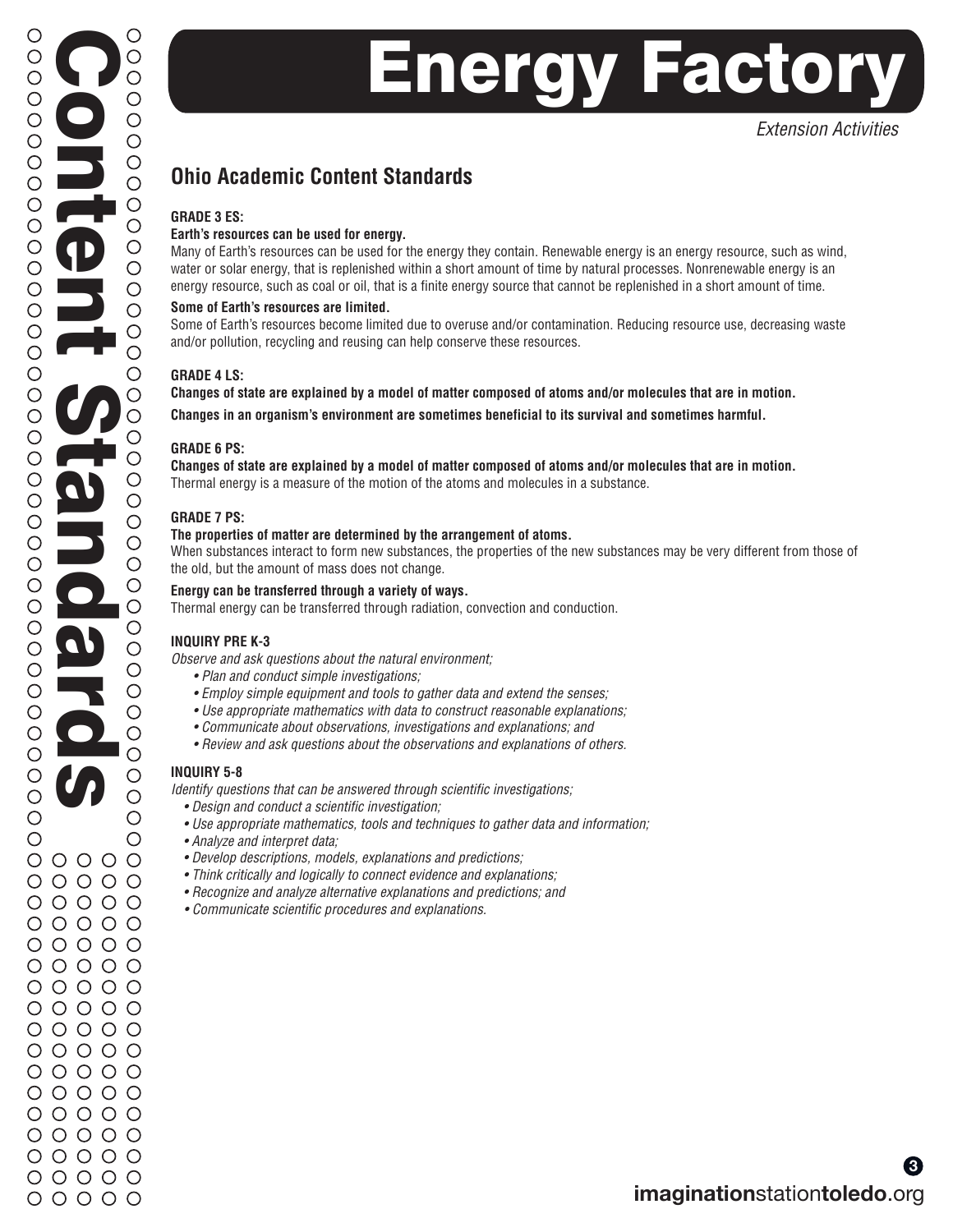# **Polymer Plastic Recycling**

There are over 6,000 products that come from petroleum!

### **Materials:**

- Samples of six types of polymers (reference the recycling code chart for different types) cut into squares small enough to submerge in the liquid
- One Styrofoam egg carton per group (small containers could also be used, but egg cartons are easier)
- Craft sticks or other stir sticks
- Set of four liquids per group- water, vegetable oil, glycerin and a solution that is 3 parts 70% isopropyl alcohol to 2 parts water
- Recycling code chart for each group

### **Procedure:**

- 1. Drop a piece of plastic into one of the liquids. If it does not sink immediately, gently submerge the plastic using a craft stick. Observe the plastic until is stops moving.
- 2. Record whether the piece sinks or floats.
- 3. Repeat with another type of plastic in the same liquid.
- 4. Repeat this process with all types of plastic available.

| <b>Density Table</b> |               |               |       |          |  |  |
|----------------------|---------------|---------------|-------|----------|--|--|
|                      | Vegetable Oil | Alcohol/Water | Water | Glycerin |  |  |
| <b>PETE</b>          |               |               |       |          |  |  |
| <b>HDPE</b>          |               |               |       |          |  |  |
|                      |               |               |       |          |  |  |
| PP                   |               |               |       |          |  |  |
| PS                   |               |               |       |          |  |  |
| LDPE                 |               |               |       |          |  |  |

## **Questions**

- 1. What is the benefit of producing different types of plastics?
- 2. Different types of plastics have different uses. Based on your observations, why do you think polyethylene terephthalate (PETE) is used for soft drink containers while tile and drainage pipes are produced from vinyl plastic?
- 3. What are some of the petroleum products that you use?
- 4. Sorting products is an important part of recycling. Could the experiment you conducted today be used to sort plastics on a large scale? Why or why not?



**imagination**station**toledo**.org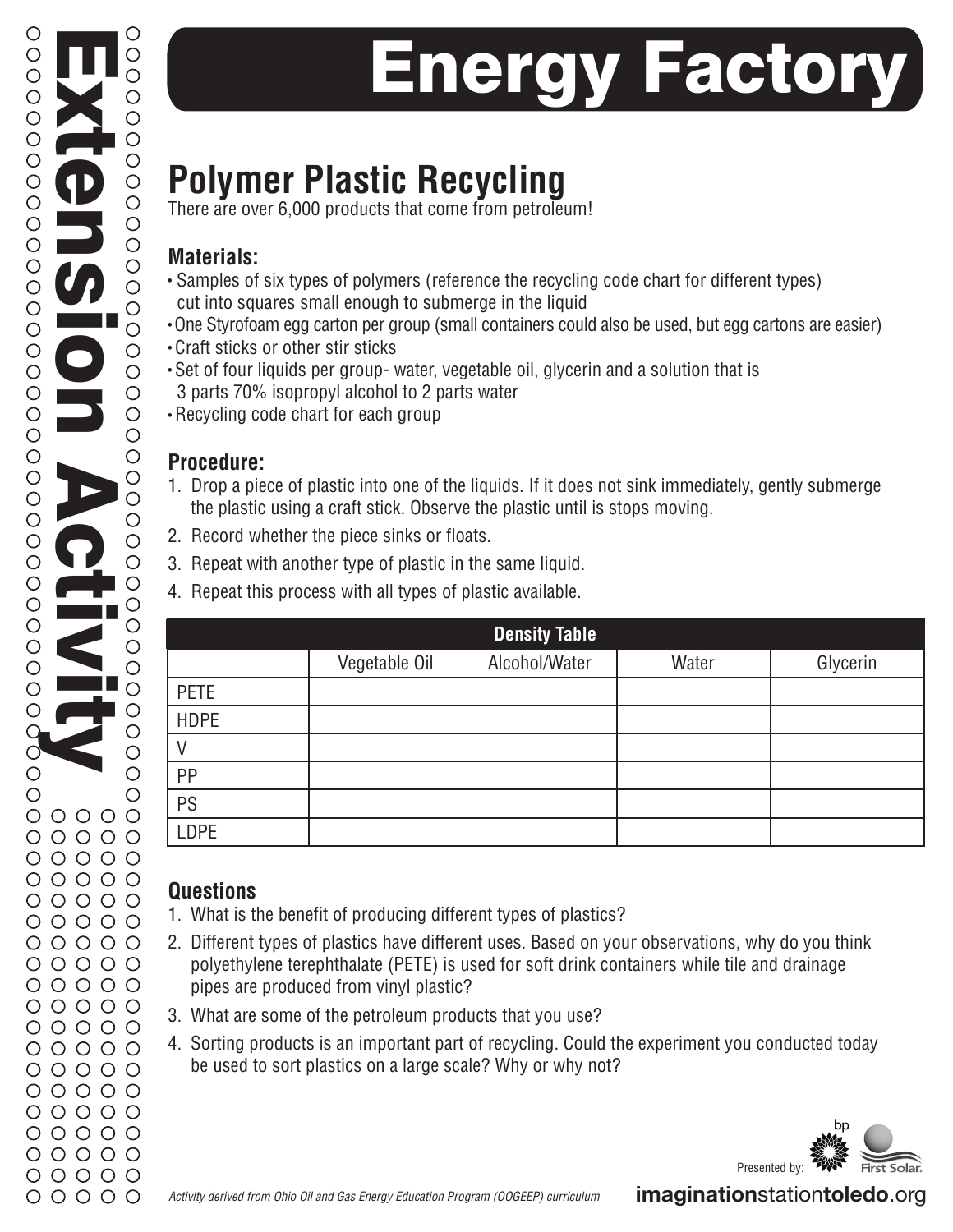# **Discovering Densities**

## **Materials:**

- Glass or transparent plastic container with a tight lid (mayo jars are good)
- Gravel (aquarium gravel will work also)
- Vegetable oil
- Permanent marker
- Water

## **Procedure:**

- 1. Divide the container into fourths and label with the permanent marker from the bottom, ¼, ½, ¾.
- 2. Add gravel to fill the bottle to the ¼ mark.
- 3. Add water to fill the container to the ½ mark.
- 4. Add oil to fill the container to the top and close the lid.
- 5. Shake the bottle vigorously for 15 seconds.
- 6. Put the container down and observe what happens over the next four minutes.
- 7. Record your observations using both drawings and words.
- 8. Repeat steps 5 and 6 and note any changes.

## **Questions:**

- 1. Where do the different materials settle?
- 2. Why do you think they settle there?
- 3. What application could this experiment have for the oil and gas industry?

## **DID YOU KNOW?**

Rocks that are porous, such as sandstone and limestone, contain small spaces that can hold natural gas, oil and water. Non-porous rocks cannot hold these materials because they do not have these natural spaces. Granite is a good example of a non-porous rock. Once oil and natural gas are formed (a process that takes millions of years), these materials tend to move through the rock strata towards the earth's surface. This is because these products are lighter than water. The property of gases and liquids to move through porous rock is called permeability. Typically, these gases and liquids will reach a non-permeable layer of rock, like shale, and become trapped. The job of a petroleum geologist is to study how the earth's layers of rock were formed and learn how to locate the places where oil and natural gas are trapped.

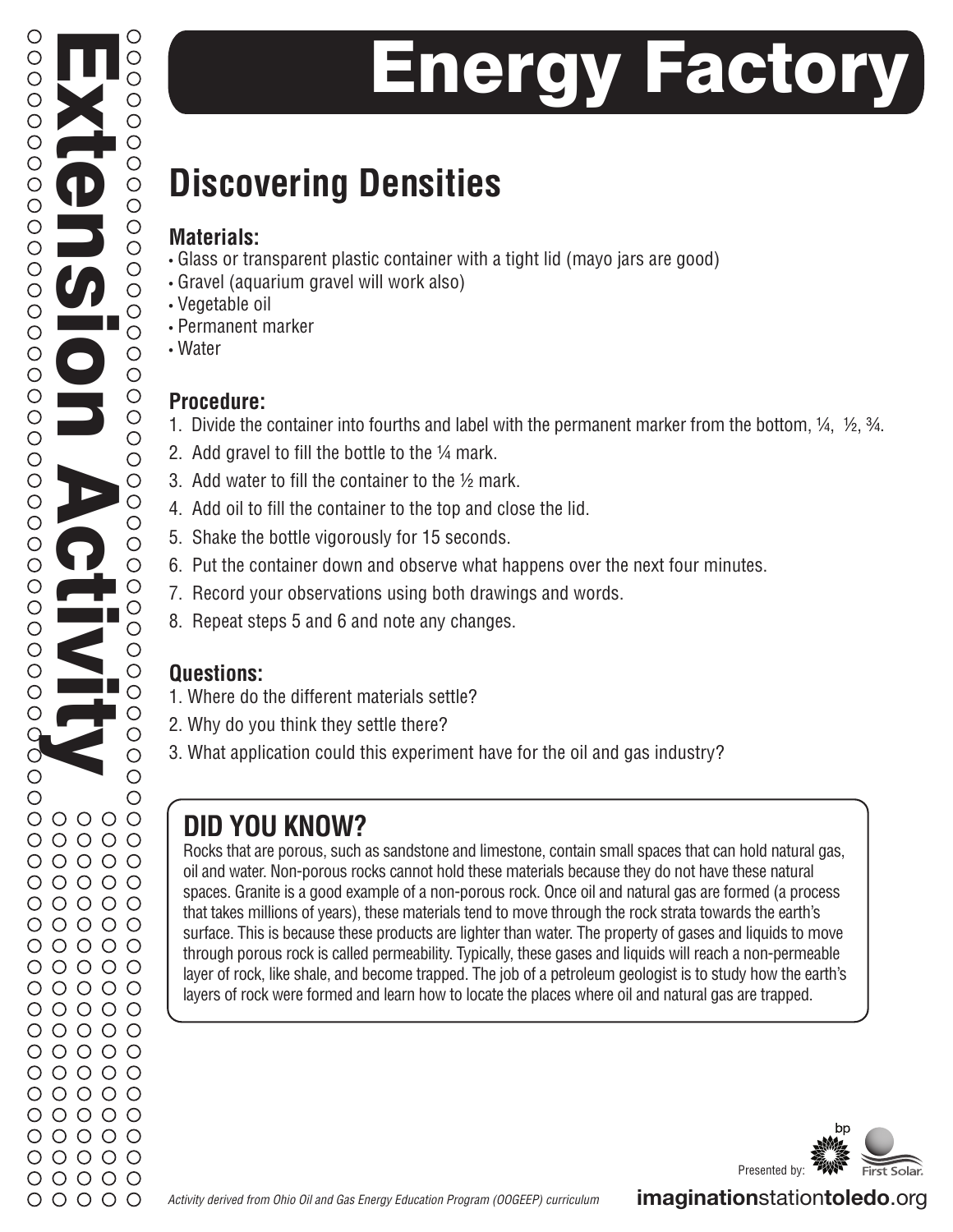# **Insulation Investigation**

## **Materials (per group):**

- Two 12 ounce soda cans
- Two glass lab thermometers
- Timer
- Hot water (50 $\degree$  80 $\degree$  C)
- Graduated cylinder or measuring cup with milliliters
- Measuring cup with handle
- Insulating materials (enough to wrap a can once) cotton, cloth, steel wool, Styrofoam, bubble wrap, newspaper, etc.
- Rubber bands or tape
- Scissors
- Funnel

Extension Activity

 $\bigcirc$ 

 $\bigcirc$ 

 $\circ$  $\circ$ 

 $\bigcirc$ 

 $\circ$ 

 $\bigcirc$ 

 $\circ$ 

 $\bigcirc$  $\bigcirc$ 

 $\bigcirc$ 

 $\bigcirc$  $\circ$ 

 $\circ$ 

 $\overline{O}$ 

 $\begin{array}{c}\n0 \\
0\n\end{array}$ 

 $\circ$ 

 $\circ$ 

 $\circ$ 

 $\circ$ 

 $\begin{array}{c}\n0 \\
0\n\end{array}$ 

 $\circ$ 

 $\circ$ 

 $\circ$ 

 $\circ$ 

 $\bigcirc$ 

 $\circ$ 

 $\bigcirc$ 

 $\bigcirc$ 

 $\bigcirc$ 

 $\bigcirc$ 

 $\bigcirc$ 

 $\begin{array}{ccc} \circ & \circ & \circ & \circ & \circ \end{array}$  $00000$  $00000$  $00000$ 

О

O  $\bigcirc$ 

 $\bigcirc$ 

 $\bigcirc$ 

 $\bigcirc$ 

 $\bigcirc$ 

 $\bigcirc$  $\bigcirc$ 

 $\circ$  $\circ$ 

 $\circ$ 

 $\circ$ 

 $\bigcirc$ 

 $\bigcirc$ 

 $\bigcirc$  $\circ$ 

 $\circ$ 

 $\bigcirc$ 

 $\bigcirc$ 

 $\bigcirc$ 

 $\bigcirc$  $\bigcirc$  $\bigcirc$ 

 $\bigcirc$ 

 $\bigcirc$ 

 $\bigcirc$ 

 $\circ$ 

 $\circ$ 

 $\bigcirc$ 

 $\bigcirc$ 

 $\bigcirc$ 

 $\bigcirc$ O  $\bigcirc$ 

 $\bigcirc$ 

 $\bigcirc$ 

• Hot plate or coffee maker to heat water

### **Procedure:**

- 1. Have each group completely wrap one of their soda cans with an insulating material of their choosing. Make sure different groups are testing different materials. Students should wrap the roof and the bottom, but should leave space near the can opening for the thermometer.
- 2. Students should secure the insulation with tape or rubber bands.
- 3. Identify the second can in each group as the control. No insulation will be added to this can.
- 4. Suspend a thermometer in each of the cans. This can be difficult. Students should use rubber bands, tape or even clay to secure the thermometer. Make sure the thermometer is not touching the sides or the bottom of the can.
- 5. Fill the cans with 200 mL of hot water. For younger students, make sure you pour the water. Use the funnel to make pouring easier.
- 6. Instruct students to measure and record the starting temperature of the water in each can.
- 7. Continue to measure the temperature in the can every minute for 20 minutes.
- 8. Have students calculate the loss of temperature in each of the cans. For older students, calculate the change in temperature of the water in each can. Heat Loss (calories) = Mass of water (g) x Temp (C). This formula indicates the actual loss of heat from the water in each can.
- 9. Students can create a graph to plot their data for their insulated homes (Temp/Time).

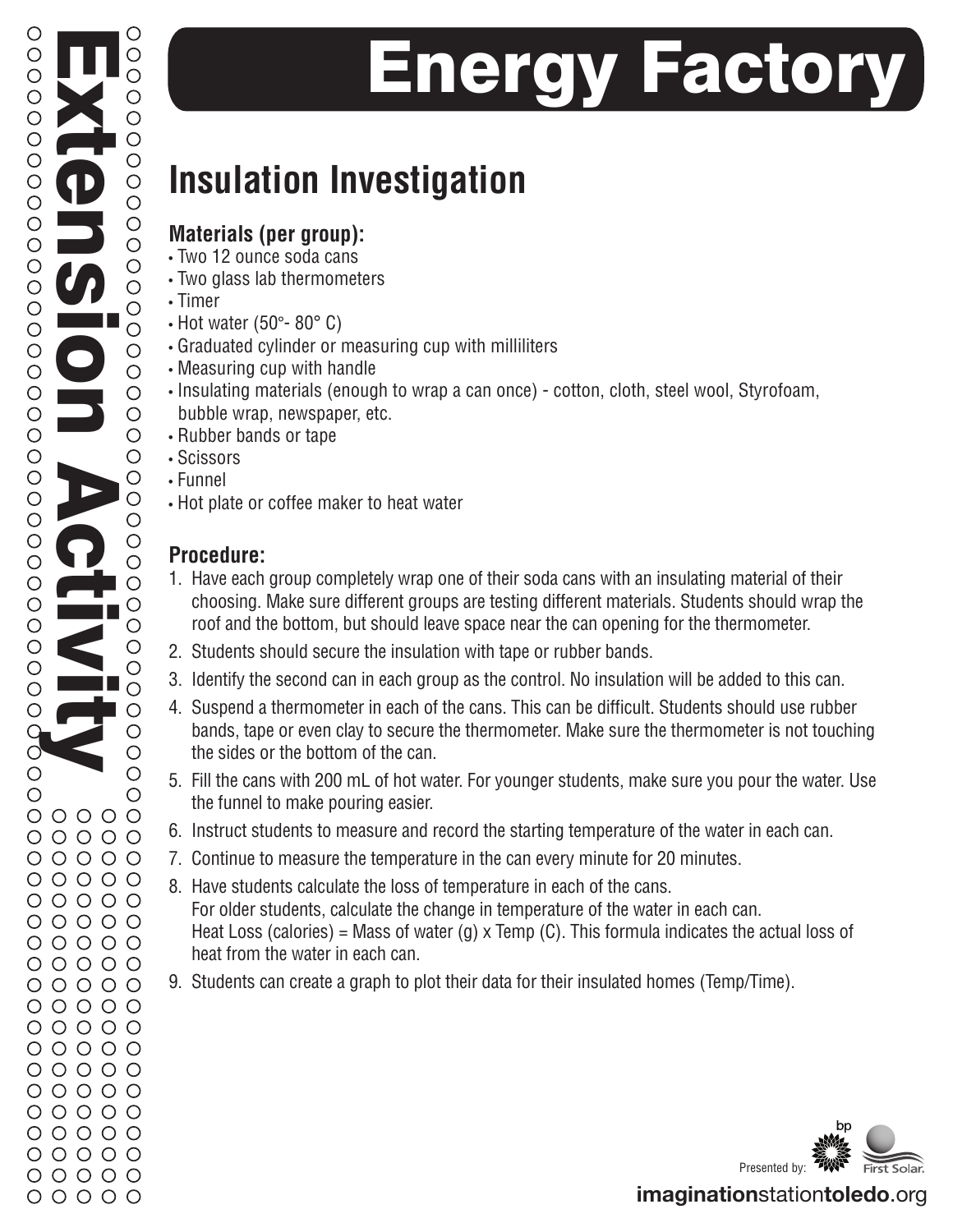# **The Heat is On!**

#### **Materials:**

- 6 -10 different colors of flat, enamel spray paints (select both light and dark colors)
- Glass lab thermometers
- Soda cans that have been emptied and cleaned
- Stop watch

### **Procedure:**

- 1. Have students work in groups. Give each group 2 soda cans of differing colors (these represent your students' homes). You can choose to paint the soda cans before the lesson or have students paint the cans the day prior to experimentation.
- 2. Have students make a hypothesis about which of their soda cans will gain the greatest temperature and why. Have students record their thoughts.
- 3. Place all the cans in the same location with direct sunlight. You can choose to place the cans outside provided that it is not too cold or windy.
- 4. Place the thermometers through the can openings. It is important that the thermometer does not touch any part of the can. Use tape, clay or rubber bands to secure the thermometers.
- 5. Each group should take temperature readings every minute for 10 minutes.
- 6. Have students determine the temperature change that occurred in each can over the 10 minutes. Share results as a class.
- 7. Have students compare their actual results to their initial predictions.
- 8. Have students graph the temperature change of their cans and that of another group with different colored cans.
- 9. What conclusions can students draw?

## **DID YOU KNOW?**

Various colors absorb heat differently. The darker the color, the more heat energy that is absorbed. The lighter the color, the greater the amount of light that is reflected. For example, white has a reflectivity of 82%. This means that white reflects away 82% of light and absorbs only 18%. Black, on the other hand, reflects 5% of light and absorbs 95%.

This activity demonstrates that the color of homes and roofs have an impact on energy consumption. For example, on a 90° F sunny day, a white roof has a temp of 110° F, an aluminum-coated roof has a temperature of 140° F and a black roof has a temperature of 190° F. Research indicates that buildings with lighter colored roofs use up to 40% less energy in cooling than buildings with darker roofs.

This tends to be greater in urban areas where there is a lot of dark pavement, little vegetation and less reflective roofs. This leads to an effect known as the 'urban heat island' where densely populated areas are warmer than the suburbs.



## **imagination**station**toledo**.org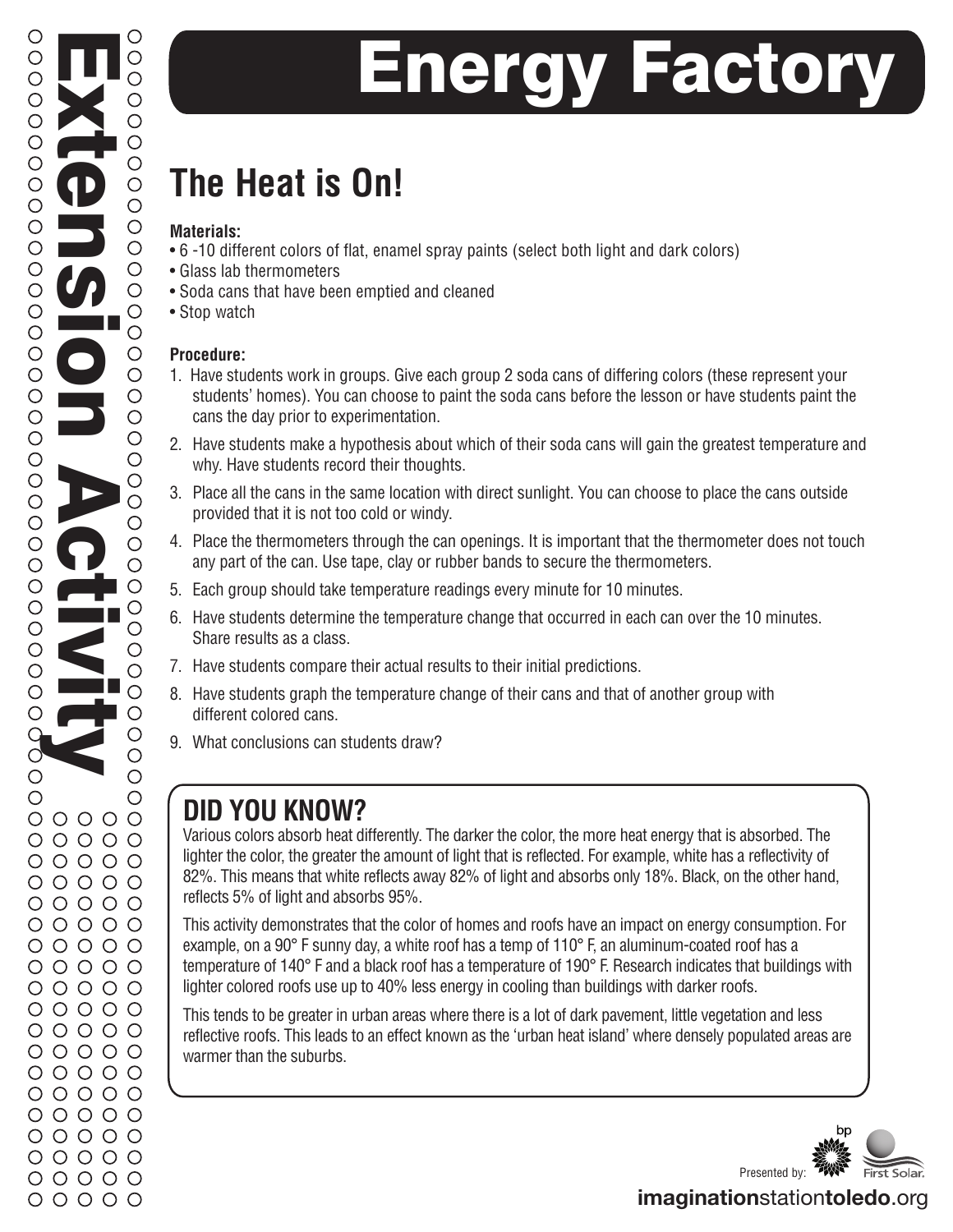#### **Student Handout**

# **The Heat is On!**

| The two colors I am experimenting with are |  |
|--------------------------------------------|--|
|--------------------------------------------|--|

I predict that the\_\_\_\_\_\_\_\_\_\_\_\_\_\_\_\_\_\_\_\_\_ soda can will have the greater temperature difference over the

\_\_\_\_\_\_\_\_\_\_\_\_\_\_\_\_\_\_\_\_\_\_\_\_\_\_\_\_\_\_\_\_\_\_\_\_\_\_\_\_\_\_\_\_\_\_\_\_\_\_\_\_\_\_\_\_\_\_\_\_\_\_\_\_\_\_\_\_\_\_\_\_\_\_\_\_\_\_\_\_\_\_\_.

10 minutes of observation because\_\_\_\_\_\_\_\_\_\_\_\_\_\_\_\_\_\_\_\_\_\_\_\_\_\_\_\_\_\_\_\_\_\_\_\_\_\_\_\_\_\_\_\_\_\_\_\_\_\_\_\_\_\_\_

Write four can colors in the columns and record the different temperatures.

|                         | <b>Temperature</b> |  |  |  |
|-------------------------|--------------------|--|--|--|
| <b>Time</b>             |                    |  |  |  |
| $1$ min.                |                    |  |  |  |
| $2$ min.                |                    |  |  |  |
| 3 min.                  |                    |  |  |  |
| 4 min.                  |                    |  |  |  |
| $5$ min.                |                    |  |  |  |
| 6 min.                  |                    |  |  |  |
| 7 min.                  |                    |  |  |  |
| 8 min.                  |                    |  |  |  |
| 9 min.                  |                    |  |  |  |
| $10$ min.               |                    |  |  |  |
| <b>Total<br/>Change</b> |                    |  |  |  |

\_\_\_\_\_\_\_\_\_\_\_\_\_\_\_\_\_\_\_\_\_\_\_\_\_\_\_\_\_\_\_\_\_\_\_\_\_\_\_\_\_\_\_\_\_\_\_\_\_\_\_\_\_\_\_\_\_\_\_\_\_\_\_\_\_\_\_\_\_\_\_\_\_\_\_\_\_\_\_\_\_\_\_

\_\_\_\_\_\_\_\_\_\_\_\_\_\_\_\_\_\_\_\_\_\_\_\_\_\_\_\_\_\_\_\_\_\_\_\_\_\_\_\_\_\_\_\_\_\_\_\_\_\_\_\_\_\_\_\_\_\_\_\_\_\_\_\_\_\_\_\_\_\_\_\_\_\_\_\_\_\_\_\_\_\_\_

What did you observe?\_\_\_\_\_\_\_\_\_\_\_\_\_\_\_\_\_\_\_\_\_\_\_\_\_\_\_\_\_\_\_\_\_\_\_\_\_\_\_\_\_\_\_\_\_\_\_\_\_\_\_\_\_\_\_\_\_\_\_\_\_\_\_\_\_

Is this different from what you predicted?\_\_\_\_\_\_\_\_\_\_\_\_\_\_\_\_\_\_\_\_\_\_\_\_

Why do you think this is?

If you lived in a hot climate like Texas, what color building materials would you use?



**imagination**station**toledo**.org